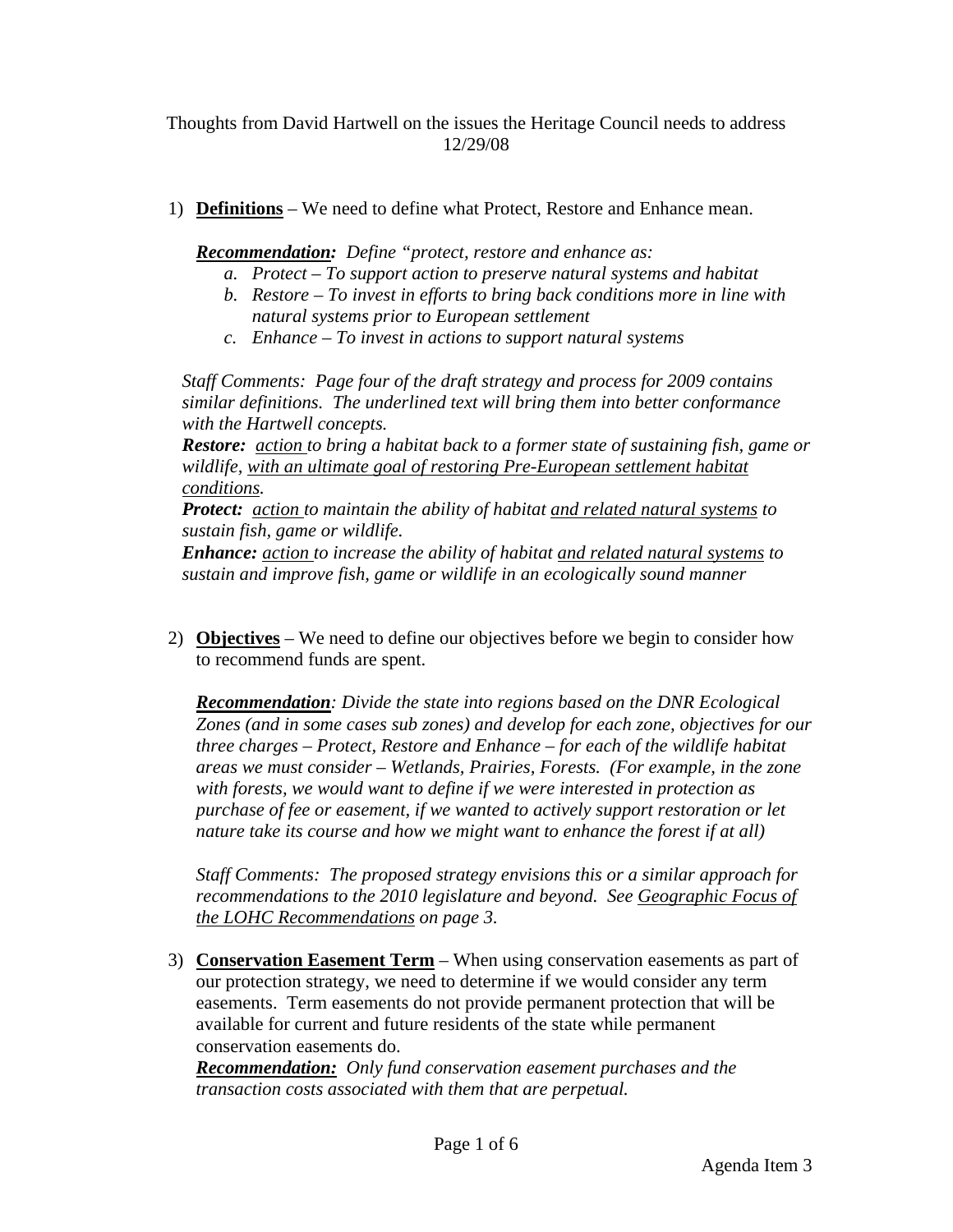*Staff Comments: This is listed on page2 under Minimum Criteria For Funding Requests in the next to the last bullet. The council might want to add the phrase ", and fully fund the perpetual transaction costs associated with acquired LOHC permanent easements." However this point is also addressed in the staff response to item 4 below.* 

4) **Conservation Easement Stewardship/Enforcement** – One of the challenges with conservation easements is that unlike fee ownership, there is a responsibility to insure the fee owner is in compliance with the terms of the easement in perpetuity. This involves both inspecting the property (national standards are for annual inspection) and where necessary, enforcing the terms of the easement up to and including legal action. The standard in the non profit world (and now being required by the IRS) is to set aside some funds, based on the annual estimated costs of monitoring and enforcement to endow this activity. The DNR and BWSR have done thousand of easements but have no funding in place to monitor or enforce them meaning that they do this work from their annual budgets. This essentially has left them with inadequate resources to do the monitoring of compliance and enforcement where necessary which means the protection afforded by the conservation easement is at risk. Many non profits, but not all, have done a far better job of establishing the necessary funding to support this long term obligation for protection.

*Recommendation: The Council should require part of any conservation easement we fund directly or indirectly, an appropriate amount be set aside in a dedicated fund to insure annual monitoring and enforcement where necessary. In the case of state agencies or local units of government, these funds should be placed in a permanent fund exclusively for this purpose and may include the use of community foundations to hold these funds (which would avoid any raiding of funds in tight times.* 

 *Staff Comments: This was overlooked and could be added to page 2, Minimum Criteria For Funding Requests as follows: Requests for funding for permanent easement acquisition must contain a viable plan for funding a perpetual permanent easement stewardship trust account and request OHF funding to seed the investment creating a stream of income to finance perpetual stewardship.* 

 *This also needs to be in language in the OHF appropriations bill and requires statutory language authorizing these trust funds.* 

5) **Use of Restoration or Enhancement Funds** – The Council has 25 years to fund projects that will permanently enhance the natural environment of the state. These are many opportunities to fund restoration and enhancement activity on property that has no permanent protection but the effect of that restoration or enhancement is then temporary.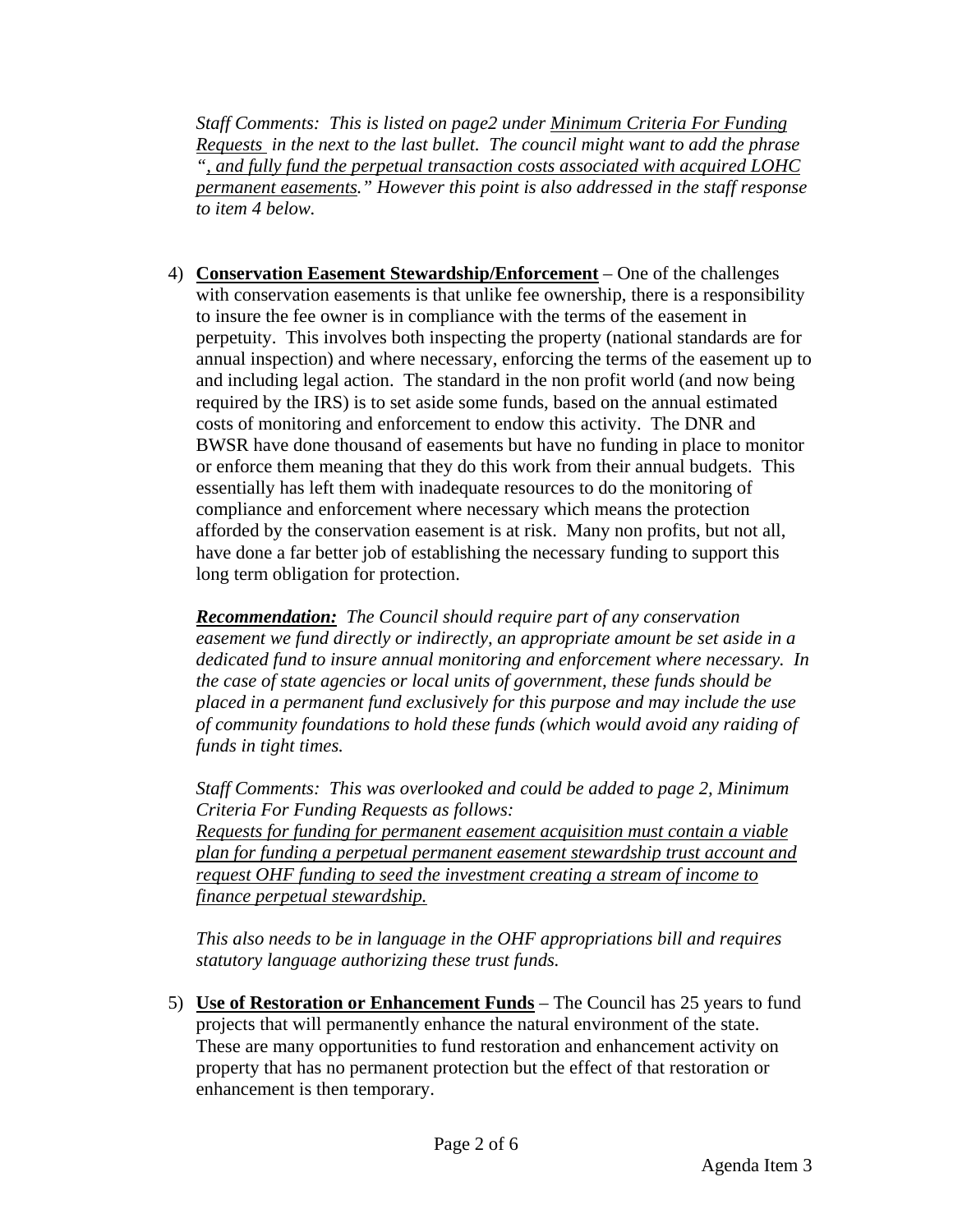*Recommendation: Funding of restoration and enhancement projects should only be provided where there is permanent protection of the property, either through fee or easement.* 

 *Staff Comments: This can be incorporated into Minimum Criteria For Funding Requests as follows: Between the 5th and 6th bullet, add restoration and enhancement projects must be limited to resources under permanent public protection of fee ownership or easement agreements.*

6) **Transfers of Ownership Interests** – There will be times where the ideal owner of a property funded with the Council financial support becomes different over time than at the time of the transaction. To insure the permanence of the protection, their should be some approval of the transfer to avoid any transfers for non conservation purposes.

*Recommendation: The Council requires where any funding is provided for fee or easement protection that it, or its designee if the Council ceases to exist, have the right to approve the transfer of the ownership interest.* 

*Staff Comments: This will require statutory language addressing transfers. The language should also address conversions to an unauthorized use. This language should be added to M.S. 97A. See M.S. 116P.15. for an example.* 

7) **Mineral Rights** – DNR is a dual purpose agency, both responsible for protecting the environment and generating income for the state through resource extraction (mining). The acquisitions they often do (fee or easement) for habitat, allow resource extraction if possible. From the Habitat Council's standpoint, there is no mandate to help the state acquire rights for resource extraction. We need to address this issue before we start providing funding for any projects.

*Recommendation: Either require the acquisition and effective extinguishment of the mineral rights at the time of acquisition of an interest in any property or that if the minerals are mined under the protected property, that it be replaced with property of similar ecological and financial value on the basis of 10 acres for each acre permitted for mining and related activity.* 

*Staff Comments: While it is true there is no mandate for the OHF to be used to acquire mineral rights, the question of whether or not to prohibit mining on public OHF acquired land is complex. Staff suggests Council members meet with DNR Lands and Minerals and other jurisdictions' representatives to fully explore this issue and then make a decision on the policy the council will recommend.*

8) **Rural/Urban** – Wildlife habitat exists in both rural and urban settings. The Clean Water, Land and Legacy amendment was passed by voters from around the state who were interested in consumptive use of the wildlife habitat and those interested in the intrinsic value of having wildlife habitat as part of their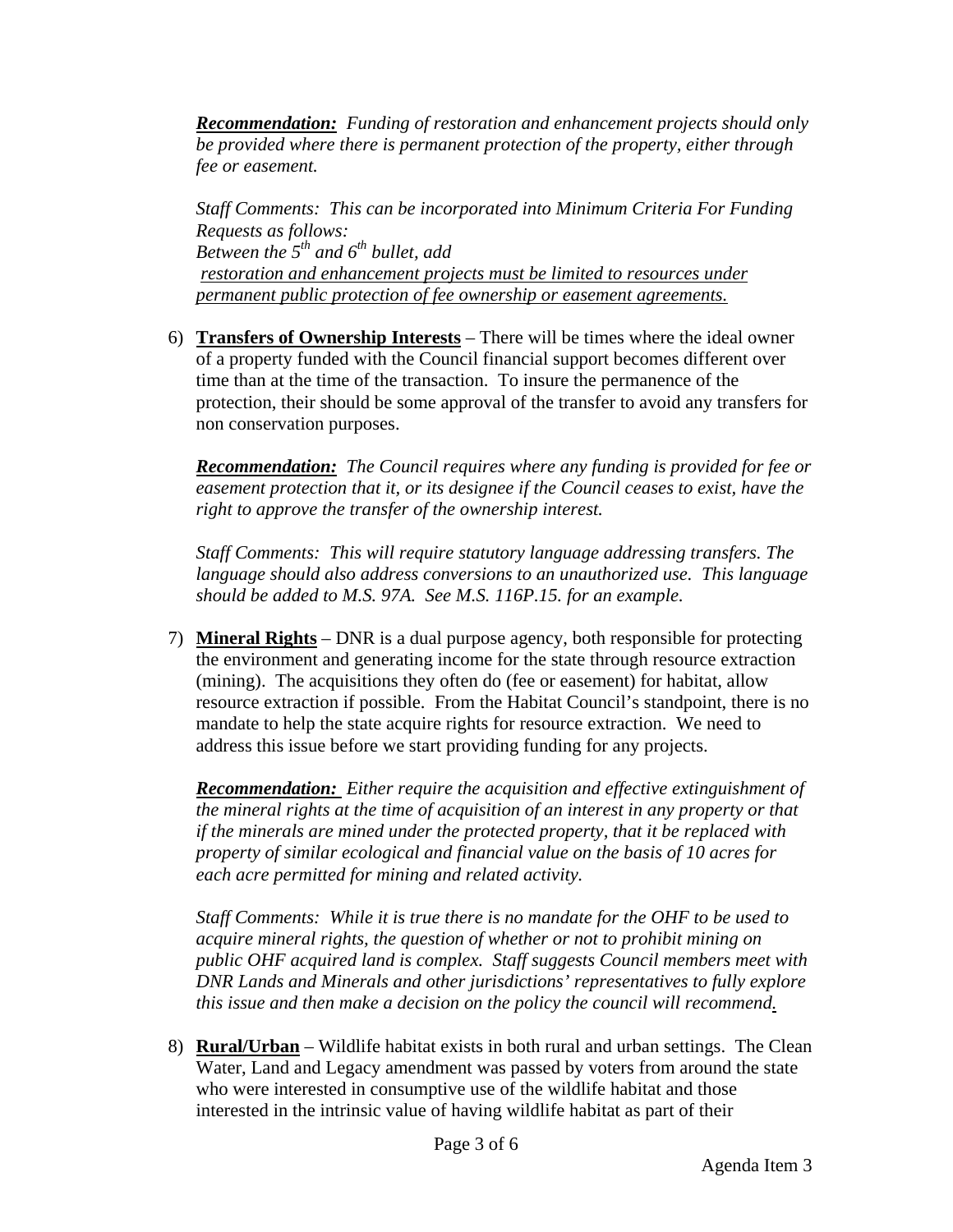communities. All have an expectation of the "special places" in their lives be protected, restored and enhanced. Rural land is cheaper and therefore, protection efforts provide more acres for dollar invested. Urban land protection make our communities the majority of residents of the state live in more livable and provide a conduit for environmental appreciation and education which in tern makes land protection efforts in more distant parts of the state more of a priority for urban residents.

*Recommendation: Support protection, restoration and enhancement efforts throughout the state, not just in rural areas.* 

 *Staff Comments: This can be handled with the following addition to the Criteria For Identifying Conservation Priorities at the bottom of page 2:* 

 *Provide an urban and rural balance in habitat and related protection ecosystem restoration and enhancement.*

9) **Parks** – Land that is designated as a park is wildlife habitat but is generally not open for hunting although is generally open for fishing. There are some in the sporting community who do not view parks as wildlife habitat because it is not available for hunting. On the other hand, parks provide places for the general public to view and enjoy wildlife. It also provides preserves for wildlife, corridors of protected land and components of watersheds and other ecological resources.

*Recommendation: Consider all wildlife habitat eligible for funding regardless of and specific designation.* 

*Staff comments: the constitution restricts use of the OHF for acquisitions. "Land acquired by fee with money deposited in the outdoor heritage fund under this section must be open to the public taking of fish and game during the open season unless otherwise provided by law." To implement this language the Council and the Legislature need to develop an understanding of the meaning of the term "open season" and the phrase "otherwise provided by law." For example, if park acquisitions are open for bow hunting only, does that satisfy the phrase "open for public taking of fish and game during the open season", or must the acquired lands also be open for firearms season? A related consideration is whether "otherwise provided by law" is limited to state statute, law and rule or includes local ordinances.* 

 *Habitat and ecosystem enhancement and restoration as well as park easements are constitutionally permitted.*

10) **Restoration** – Funding of restoration projects is generally not a one year effort, but involves multiple years to complete. However, the Council's funding can only be allocated one year at a time and must be approved each year by the legislature and current legislatures generally cannot bind future legislatures.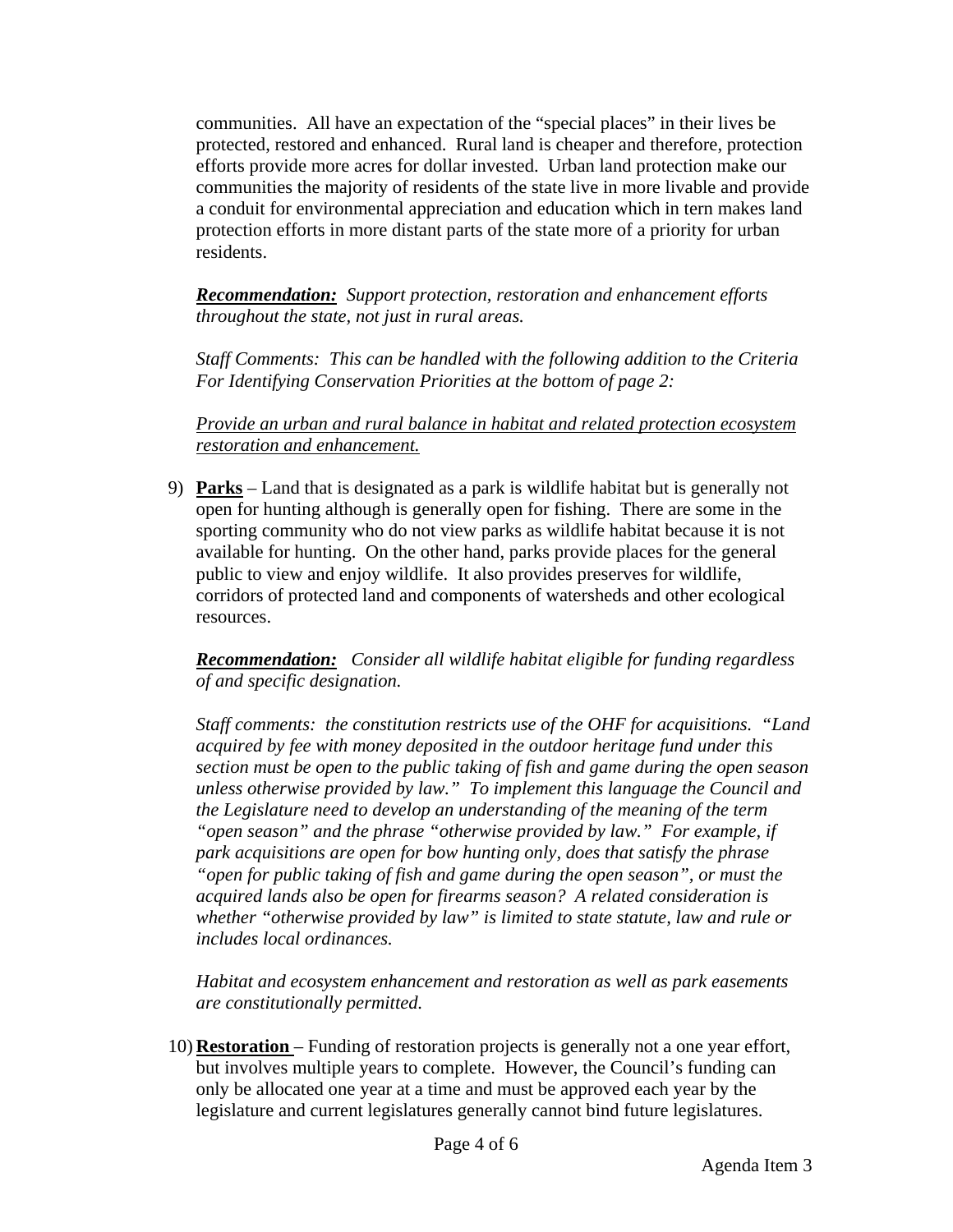Therefore it is possible to fund part of a restoration effort but not then have the funds to complete the effort which in many cases is effectively wasting the funds.

*Recommendation: When the council funds restoration efforts, it should fund 100% of the estimated cost (or the councils estimated cost) of the effort that will take place over multiple years with an allowance for the effort to draw upon the funds over multiple years.* 

 *Staff Comments: See page 2, Minimum Criteria For Funding Requests bullet number 7. The word identify could be changed to request or otherwise identify, making the criteria read: request or otherwise identify funding necessary to fully implement the project/programs(s).* 

11) **Matching funds** – While the Council's resources are significant, they are not limitless and there will be more opportunities to spend out funds than we have funds available. At the same time, the use of the Council's resources to leverage other funds would expand the reach and effectiveness of the available funding. Additionally, providing matching funds can build a culture of support for the goals of the Council's mission in the local communities and with charitable donors if they get used to having to come up with matching funds to get projects done. In kind matching is great but there is nothing like actual dollars being invested along side other dollars to make the effort real and a priority. Ultimately, if the right type of matching program is put in place, the support of the types of projects supported for the 25 years of the dedicated funding will continue long beyond the life of the Council's dedicated funding.

*Recommendation: All projects should have some matching requirement and wherever possible, hard dollar matching. Priority should be given to projects with leverage through matching of the Council's resources.* 

 *Staff Comments: See page 2, bottom, Criteria For Identifying Conservation Priorities, bullet 4 "have secured matching funds to supplement any OHF appropriations."*

12) **Signage** – The Council will fund many projects over the next 25 years with funds coming from the residents and businesses around the state. The work of the council should be recognized by the citizens of the state when they see it but unless there is signage identifying it as a project from the dedicated funding approved by the voters of Minnesota, they will not understand how the funds have been used.

*Recommendation: We should require appropriate signage on every project funded by the Clean Water, Land and Legacy Amendment that identifies it as one of the projects. The Council should establish design standards for the signage to insure consistency. The partner organization should accept the responsibility to maintain the signage in perpetuity.*